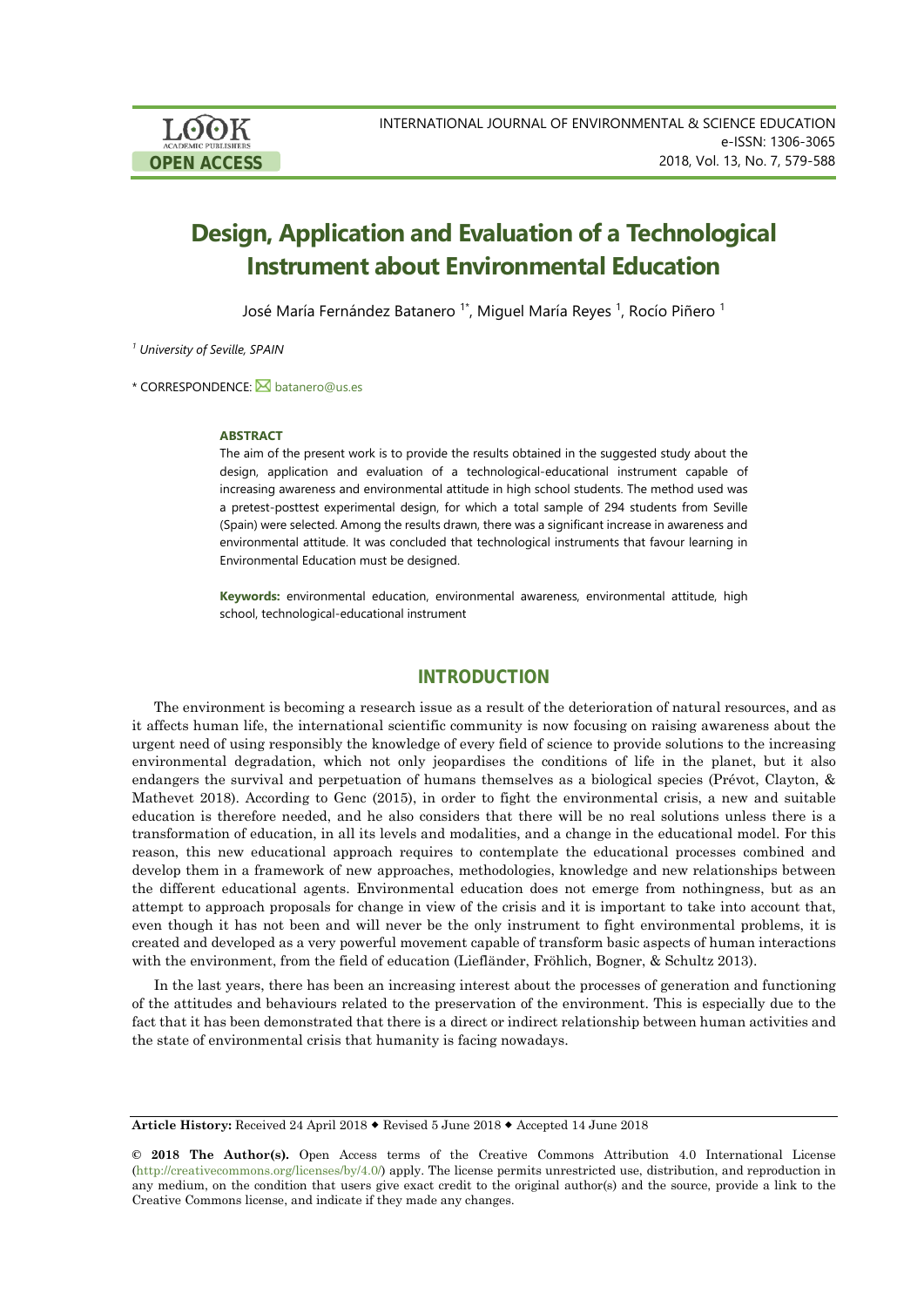#### *Fernández Batanero et al.*

According to experts, we can solve or at least minimise these problems if we act responsibly and change our attitudes and behaviours; that is, we must modify our system of believes and values from which we act unconsciously.

Building sustainability can be done in two ways, which can be simultaneous: 1) by changing a specific environmental behaviour (for instance: recycling) that can be generalised to other actions, contributing to changing our life style; and 2) by adopting a model based on a new system of attitudes, believes and values that can affect individual behaviours and habits.

In the international literature, there are many studies that highlight the importance of education in environmental values (Mullenbach & Green 2016), but a very small number of these publications emphasise the development of environmental instruments and Information and Communications Technology (ICT) (Fauville, Lantz-Andersson, & Säljö 2014).

In our field, generally, the studies performed in the last years regarding the teaching of environmental values in the education system demonstrate the importance of attitude development (Cardona, Leite, & Sánchez 2017). Likewise, studies have been carried out in the different levels of education, such as the ones by Mora and Gómez (2016) in Childhood Education Franco (2014), and Gomera, Villamandos, and Vaquero (2012) in Secondary Education and Núñez, Torres, and Álvarez (2012) in Higher Education, etc. Moreover, there are very few studies that highlight the use of ICT for the development and teaching of environmental education (Paredes & Dias de Arruda 2012), but there are even less publications focused on the development of curricular materials and ICT.

The present study is necessary for two fundamental reasons:

The first reason is our intention to overcome the barriers and difficulties that arise when it comes to teaching environmental awareness and attitudes to high school students, in this case, of the technicalscientific modality. Therefore, this is the root of the issue which leads us to create an educational instrument that helps minimise such difficulties. However, the aim is not only that the students perceive the consequences of their actions, but such perception should also lead them to develop environmental responsibility; the students should not simply question what they can do for the environment, but they should also do it. It is about building significant and functional learning.

And the second reason is the initiative of working with ICT with two purposes: 1) it is intended to motivate teachers to use ICT, since its use in the teaching-learning process can be very beneficial; however, becoming familiar with ICT is often an additional effort that some teachers are not eager to make, and thus this kind of teaching is not as developed as it should be (Cheng & So, 2015; Sureda-Negre, Oliver-Trobat, Catalan-Fernández, & Comas-Forgas 2014). And, 2) it is also intended that ICT constitutes a real benefit for students regarding awareness and acquisition of environmental attitudes, since these have the potential of offering a much more personalised teaching, focused on the student and based on constructivism; also, the students should feel more interactive and as the main characters of their own learning (Liefländer & Bogner 2018).

#### **PURPOSE AND RESEARCH QUESTION**

The general objective (G.O.) of this study is to provide the results obtained in the suggested study about the design, application and evaluation of a technological-educational instrument capable of increasing awareness and environmental attitude in high school students.

Through this specific objective (S.O.) we intend to achieve two goals:

- **S.O.1** To foster the knowledge of the students about the environment, in order to make them aware of the importance of taking care of our planet from human aggressions.
- **S.O.2** To introduce ICT in the teaching-learning process and educate students through the creation of a significant and functional learning that helps them to better understand the serious problems that threaten our planet so that they are capable of reflecting on and minimise them.

# **METHOD**

## **Participants**

The population at which the present study is targeted are students in the last two years of high school. From this population, a sample of participants was selected, which was composed of 294 students from the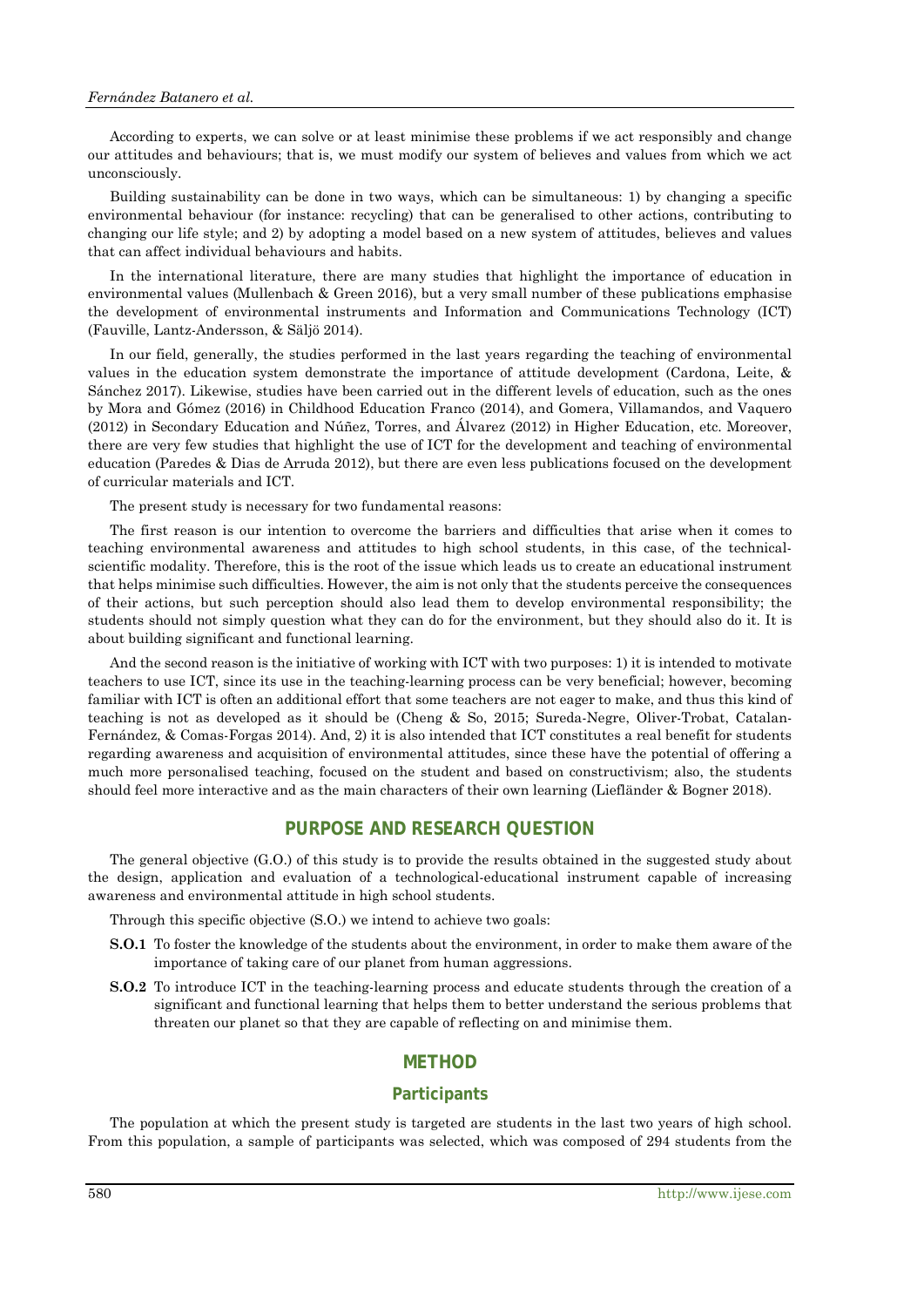last two years of high school in the technical-scientific modality, with an age range between 16 and 18 years, from six different schools of Seville city and its province (Spain).

#### **Data Collection Instrument**

**Questionnaire.** The instrument´s design is structured as follows: 1. Title; 2. Justification; 3. Users; 4. Objectives; 5. Contents; 6. Methodology; 7. Activities; 8. Human Resources and Materials; 9. Space-time Organization; and, 10. Evaluation. As previously mentioned, it was designed in technological format, specifically *Ardora*, with the structure of the contents section being organised into five blocks about: *Environmental Contamination*, *The Three "Rs"*, *Andalusian Natural Parks and their Birdlife, Sustainable Development, ICT and Environment*. A series of activities from each block is proposed for the student to answer them individually. It is a tool with a set of features (images, audio files, videos, response time…, etc.) that allow the student to interact with the content of the subject in a direct and bidirectional manner.

This environmental instrument is designed for students in the last two years of high school in the technicalscientific modality, with the aim that they develop environmental awareness as well as a set of attitudes and values through the knowledge offered by the different blocks of such educational tool. Why is it necessary to create environmental awareness in today´s students toward the natural environment? The answer is quite simple: young people are the future and, therefore, it is important to educate them in a way that they grow up as conscious people, aware of the problems posed by contamination (whichever source or kind) and spills, or the advantages provided by the rule of the three Rs and a good education toward sustainable development. The planet is our home, and as such, we must all protect and respect it, and we have to begin by understanding that the damage we exert on it may cause the destruction of many species and, although we think that humans are invincible, we can become extinct.

*Measuring instruments.* The subjects for the experiment were given two questionnaires. In order to find different tests that were suitable for the characteristics of the present study, different documentary sources were searched to locate diverse instruments, specifically two questionnaires, since the dependent variables of this study are two, and they had to be measured with two different instruments. From the Spanish journal *Acción*, we selected the article "*Construcción de indicadores de creencias ambientales a partir de la escala NEP*" (creating indicators of environmental believes from the NEP scale), as well as, we also searched through the journal *Revista de Investigación Educativa*, from which the article "*Dimensionalidad de una escala de actitud hacia el medio ambiente para la Educación Secundaria*" (dimensionality of a scale of environmental attitude for secondary education).

**Experiment design***.* The experiment was designed according to the following procedure:

**1. Definition of variables:** regarding the use of statistical techniques, the options for validation according to a pretest-posttest scheme, with an experimental group and a control group, are specific; therefore, the techniques to be employed are the ones suitable for the measuring tool used (Likert-type and dichotomous questionnaires). These techniques must refer to each of the variables defined: awareness and environmental attitude. To determine the environmental attitude variable parametric techniques could be used, as long as the normality of the sample is assured; for the awareness variable, despite having over 30 individuals (for some authors 50), the technique to be used would be non-parametric, although there would be a loss of valuable information if the samples are related and the number of subjects is much greater than 50. Thereby, prior to the statistical tests, it was decided to transform both variables, in a way that the variables derived from them were directly comparable, correlational (if applicable) and measurable in a percentage scale with absolute zero, while also ensuring that parametric techniques for related samples could be used for both variables. The transformation was performed in a different manner for each variable, although in both cases an ordinal variable was converted to a scale variable. The advantages, from our point of view, are greater. The process to obtain the derived variables that can be compared for each of the original variables employed formulae that established a final percentage scale (%), which allowed absolute zero. For each variable we had:

Environmental attitude*:* 

- Original variable measure: ordinal.
- Derived variable measure: scale (%).
- Technique used in the measure: Likert-type questionnaire.
- Global score frame in the original variable: from 16 to 80 points, low to high valuation.
- Global score frame in the derived variable: 0 to 100%, low to high valuation.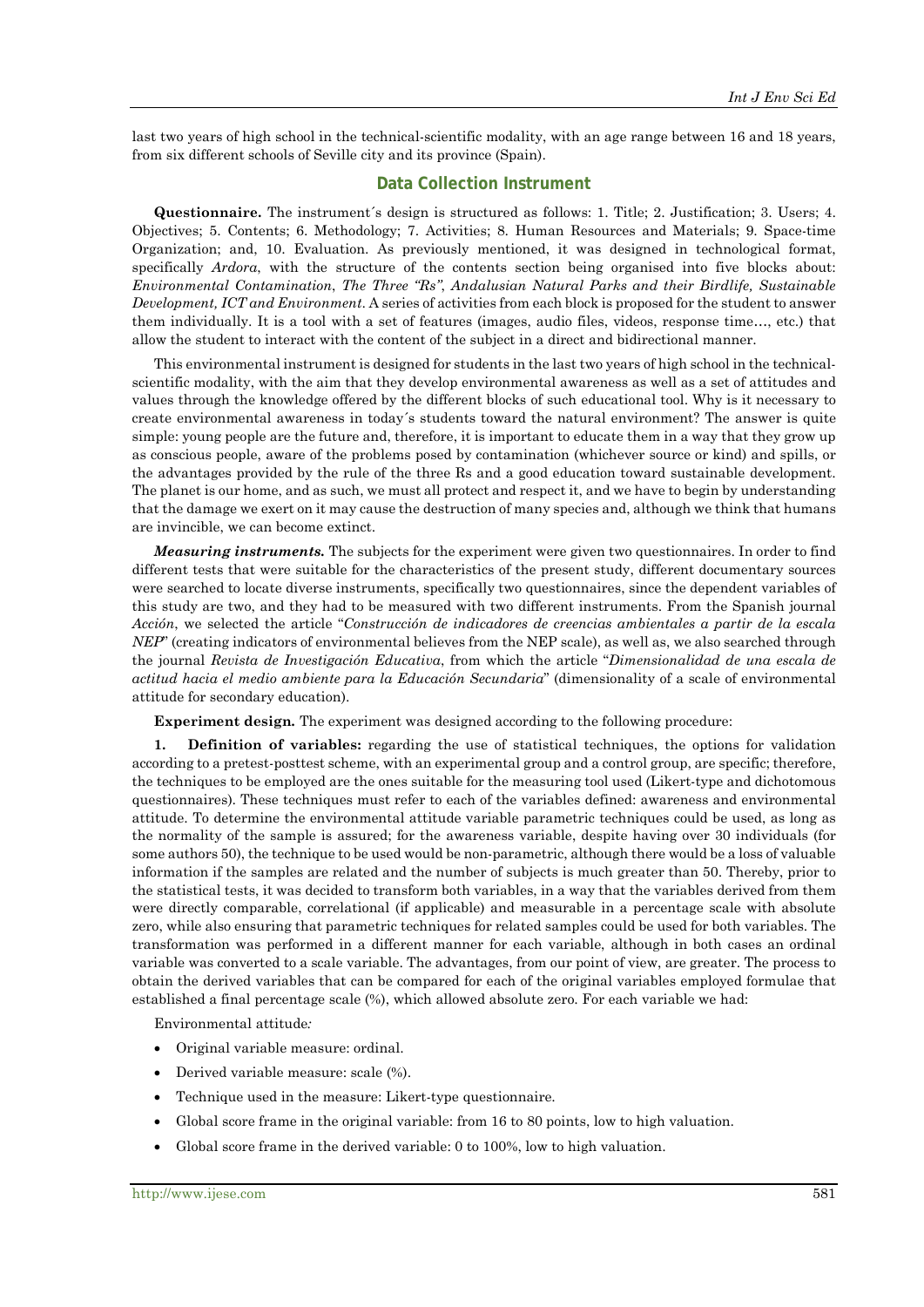• Formula used in the transformation:

$$
y_1 = \left(\frac{x_1 - 16}{64}\right) \cdot 100
$$

With  $x_1$  being the original variable and  $y_1$  the derived variable.

Environmental awareness:

- Original variable measure: ordinal.
- Derived variable measure: scale (%).
- Technique used in the measure: dichotomous questionnaire (true or false).
- Global score frame: two score choices, where "0" corresponds to "false" and "1" refers to "true".
- Global score frame in the derived variable: 0 to 100%, low to high valuation.
- Formula used in the transformation:

$$
y_2 = \frac{x_2}{16} \cdot 100
$$

With  $x_2$  being the original variable and  $y_2$  the derived variable.

In the section that describes the validation procedure, the subsection dedicated to information processing includes some aspects about the questionnaires related to the dependent variables defined.

**2. Running the pre-test:** both questionnaires were answered by the subjects, individually and anonymously, as a pre-test, to know the starting level of knowledge they had, which lasted as long as a regular lecture; the researchers of the team gathered to analyse the scores obtained. From the quantitative score of the pre-test, the following groups were established: year 12 Experimental Group (81 students), year 12 Control Group (86 students), year 13 Experimental Group (63 students) and year 13 Control Group (64 students). The total number of students in the sample was 294 students.

**3. Procedural evaluation:** the instrument was evaluated by a group of experts to determine whether it could be used or needed to be modified in order to meet its goal and be efficient.

**4. Applying the instrument to the experimental group:** the instrument was applied to the two experimental groups, each of them in their classroom, for a period of three months. The procedure was carried out twice per week, according to the timetable established by each school, in the Biology class, and individually, since each of the students worked with a laptop provided by the researchers, due to the lack of these in the schools; although the work was individual, the students could communicate with the researchers in case of doubt. In parallel, the students in the control groups also worked in the classroom, although they did so with their teacher and only with a master lecture.

**5. Running the post-test:** after the instrument was used by the experimental groups, the students were given again the same questionnaires they were given at the beginning of the experiment.

**6. Validating the instrument by analysing the data generated:** the method employed to validate the instrument, as previously explained, consists of an experimental pretest-posttest model. The data obtained from the pre-test and post-test questionnaires were analysed as follows: the Student´s T-test allows to detect significant differences in one, or several (in our case, two) dependent scale variables, with the treatment given (or its absence) being the independent variable. In the analysis to find statistically significant differences caused by the treatment in the dependent variables separately, the independent samples hypothesis was used. However, to analyse pairs of variables, when conducting the validation on samples in a pretest-posttest scheme, it is known for sure that the same individual corresponds to the measures before and after the treatment, or in the absence of treatment, for different moments of the experiment. This determines the parametric technique to be used, with the Student´s T-test being suitable for related samples (Murillo & Martínez-Garrido, 2012), allowing to run a quick correlation analysis between pairs of variables (attitude and environmental awareness in our case) with SPSS. It was not correct to use ANOVA as we only had two samples; although they were duplicated by course, they were not comparable. The calculations were done using the statistical software SPSS v17.0.

As basis of calculation, in addition to the recommendations of Murillo and Martínez-Garrido (2012), we adopted the conceptual fundamentals of García (2008). The level of safety was fixed to 95% in the tests conducted, which is suitable for the field of education. The sample size (143 students of experimental groups and 151 students of control groups) is in line with the objectives of the present study, as previously mentioned.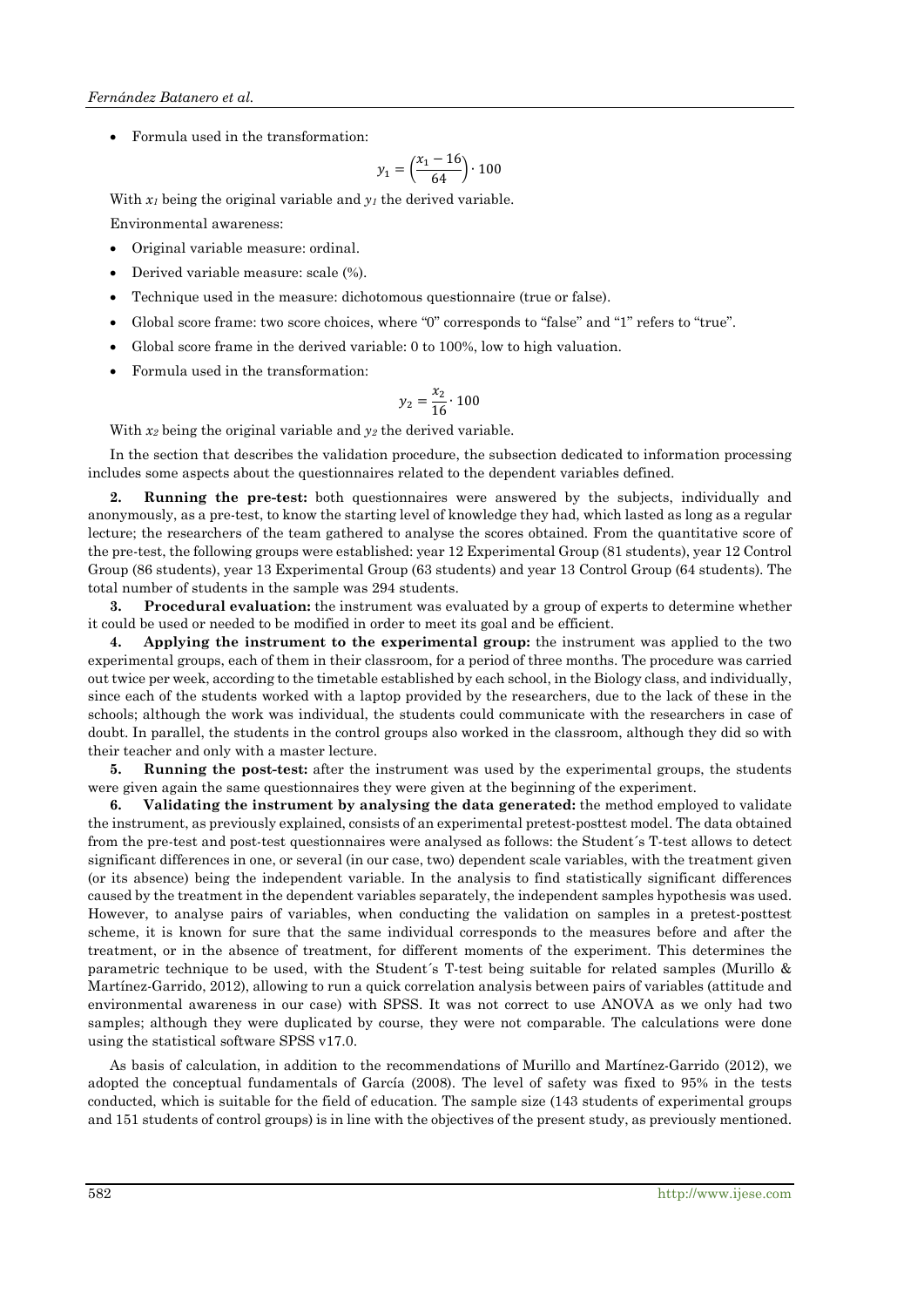The sample size was calculated using the software MAS II (Manzano, 2000) in a simple random sampling context, reaching a level of confidence assumed:  $\alpha = 0.05$ , considering that in order to extrapolate it to very large populations (extrapolation to all the high school students in the year 12 and 13 in Spain) it is required to study the standard deviation (SD) of the population. Adopting a variance no greater than 0.14 (0.374 SD), the conditions for a finite population of 425 students can still be accepted, with a precision error of 6.13%. For the most unfavourable case admitted by MAS II, which is a variance of 0.25 (0.5 SD), the precision error will go up to 8.2%. Variances greater than the values described may require the use of a different type of sampling (e.g. stratified sampling). Other observations:

- Estimated calculations for the population variance of 0.14. More than 33% of the finite population considered was sampled; however, since we worked with an unfavourable population variance hypothesis, the estimated precision error is 5% for the finite population and 6.13% for very large populations. The variance adopted is justified by the fact that students of different schools, from both sciences and humanities, were included in the sample size.
- In every case, the confidence interval was fixed at 95%.
- The size of the control group was 151 students, which were not computable for the sample size, and the total number of participants in the experiment was 294.
- Mathematical base of MAS II (Manzano, 2000) for finite and infinite populations:

Equation 1. Mathematical base of MAS II for finite populations.

$$
n = \frac{N \cdot z^2 \alpha/2 \cdot \pi \cdot (1 - \pi)}{(N - 1) \cdot E^2 + z^2 \alpha/2 \cdot \pi \cdot (1 - \pi)}
$$

Equation 2. Mathematical base of MAS II for infinite populations.

$$
n = \frac{z^2 \alpha/2 \cdot \pi \cdot (1 - \pi)}{E^2}
$$

Regarding the parametric techniques selected, the Student´s T-test was conducted, as it allows to detect significant differences in one, or several (in our case, two) dependent scale variables, and the treatment applied in each case (the instrument created in this study, or its absence) was the independent variable. To detect statistically significant differences caused by the treatment in the dependent variables separately, the independent samples hypothesis was used. Thereby, it is carried out with the results from the two courses, independently. The aim is to identify significant differences in the dependent variables according to the treatment used, with or without the instrument (independent variable). The points of the test were the following: a. Experimental design of four independent groups (two experimental groups and two control groups). b. Test with an independent variable (treatment with or without the instrument), two dependent variables and large samples (n > 50). c. Level of measurement for dependent scale variables. Student´s T-test conducted for each dependent variable, with independent samples and for each of the high school courses. In total, four Student´s T-tests had to be carried out (two per course) for the post-test. d. Bilateral hypothesis: H0: There are no significant differences in the dependent variables; H1: there are significant differences in the dependent variables. e. Parametric contrast. Student´s T-test for independent samples. f. Steps: the significance level is obtained; the bilateral significance is analysed and compared with α, for each group; if the bilateral significance is lower than α, the null hypothesis is rejected (equality of means).

# **RESULTS**

In this section we present the results of the experiment to verify the validity of the educational instrument designed. The design of this research is organised as follows: 1) a description of the experimental model used, 2) the objectives of the study, and 3) the different variables to work with. These are the derivatives obtained (see **Figure 1** for a graphical representation of the data):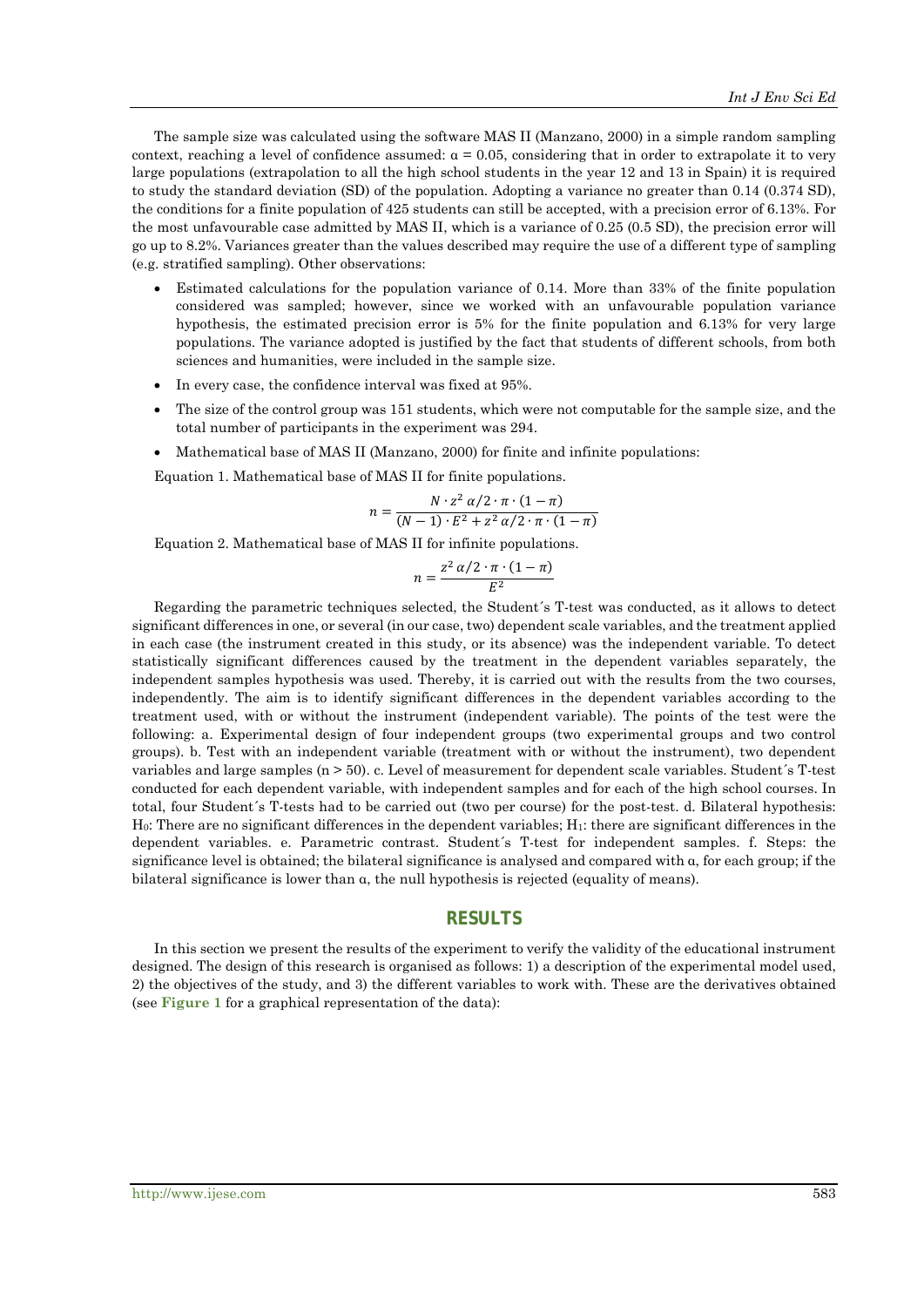

**Figure 1.** Comparison between global means for each type of group

In the Student´s T-test, for the dependent variable "environmental attitudes", the statistical values achieved were the following:

For students in year 12, for the control group (N=86), which did not receive the treatment (application of the instrument): Mean=37.9724, SD=2.99423, and standard error of the mean (SEM) =0.32288. For the experimental group (N=81), which received the treatment: Mean=71.3927, SD=2.90896, and SEM=0.32322.

For students in year 13, for the control group (no treatment) (N=64): Mean=39.2822, SD=3.40814, and SEM=0.42602. For the experimental group (treatment applied) (N=63): Mean=73.6607, SD=2.50782, and SEM=0.31596.

In the Student´s T-test, for the dependent variable "environmental awareness", the statistical values obtained were the following:

For students in year 12, for the control group (N=86), which did not receive the treatment (application of the instrument): Mean=53.1250, SD=7.65466, and (SEM)=0.82542. For the experimental group (N=81), which received the treatment: Mean=70.6790, SD=10.39465, and SEM=1.15496.

For students in year 13, for the control group (no treatment) (N=64): Mean=54.3945, SD=8.00543, and SEM=1.00068. For the experimental group (treatment applied) (N=63): Mean=71.1310, SD=9.87756, and SEM=1.24446.

**Figure 1** shows the significant differences in both environmental awareness and attitudes in the students that received the treatment compared to those who did not. These differences must be understood within the context of the experiment conducted, considering precision and certainty.

The results show that there are significant differences in the mean values of the two dependent variables for the experimental and control groups, in both year 12 and year 13, as shown in **Figure 2**. For each of the four Student´s T-tests conducted, the bilateral significance was lower than α in all cases. This test gave a positive result for the students of both courses, which suggests that the instrument worked properly, regardless of the course to which the students belonged. Moreover, the results do not show any significant differences in the effect exerted in year 12 and year 13.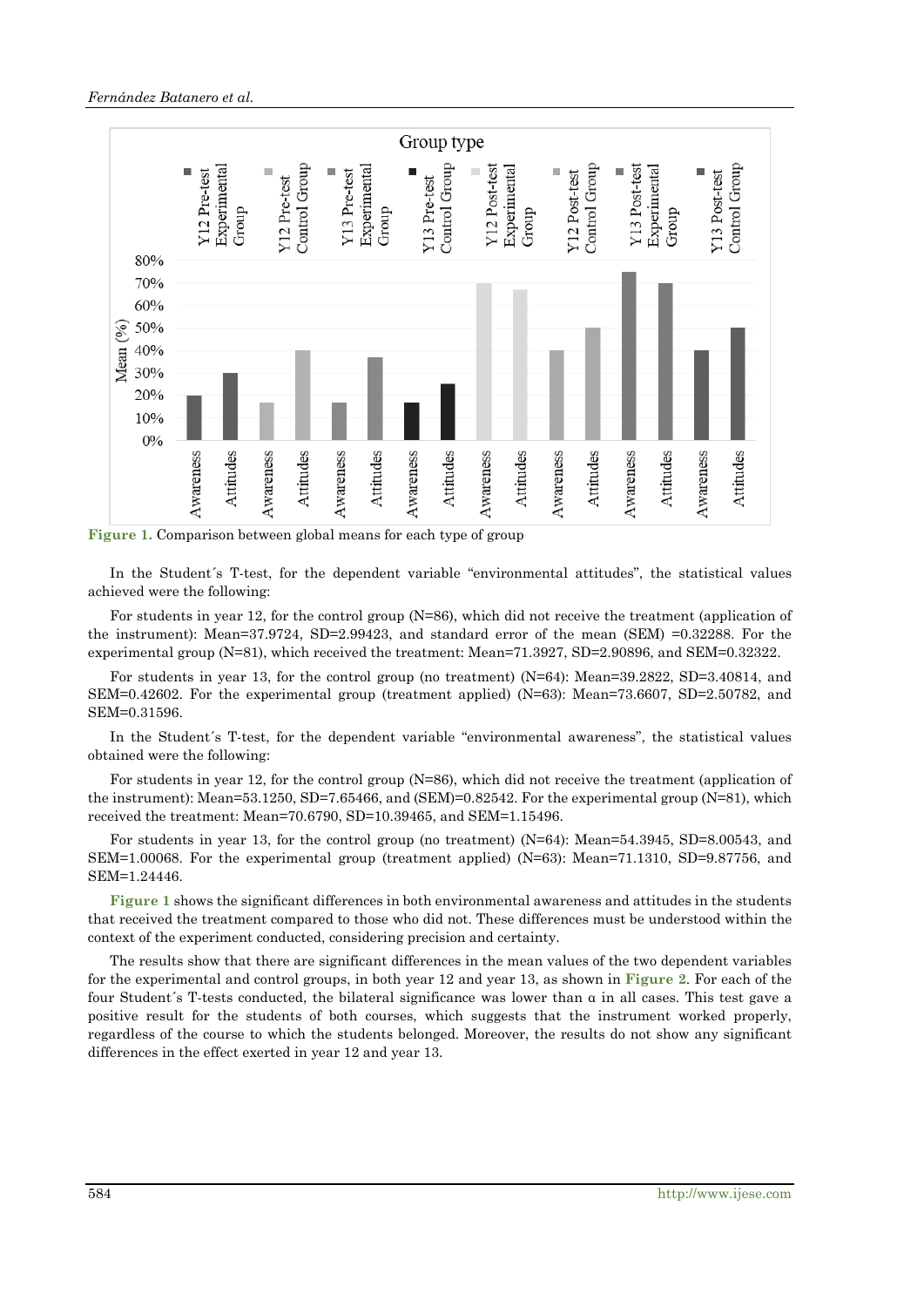

**Figure 2.** Comparison between the mean values of year 12 and year 13



**Figure 3.** Homogeneity between samples



**Figure 4.** Differences of mean values with and without treatment

As seen in **Figure 3**, the similarity between the results of the mean values in year 12 and year 13 may be due to the fact that there is no significant difference in age and the students of both courses belong to the same cycle of education. However, in view of the results from the pre-test, it is not possible to assert that there were no previous differences before the treatment, since the small fluctuations that took place in the mean values of the dependent variables do not give rise to doubts: there are no significant differences between the students of year 12 and those of year 13 regarding environmental awareness and attitudes. The samples, as expected when working with over 50% of the population considered, showed obvious homogeneity. Considering that there are no significant differences between year 12 and year 13 in the pre-test, we will now discuss the results of the post-test, which are shown in **Figure 4**.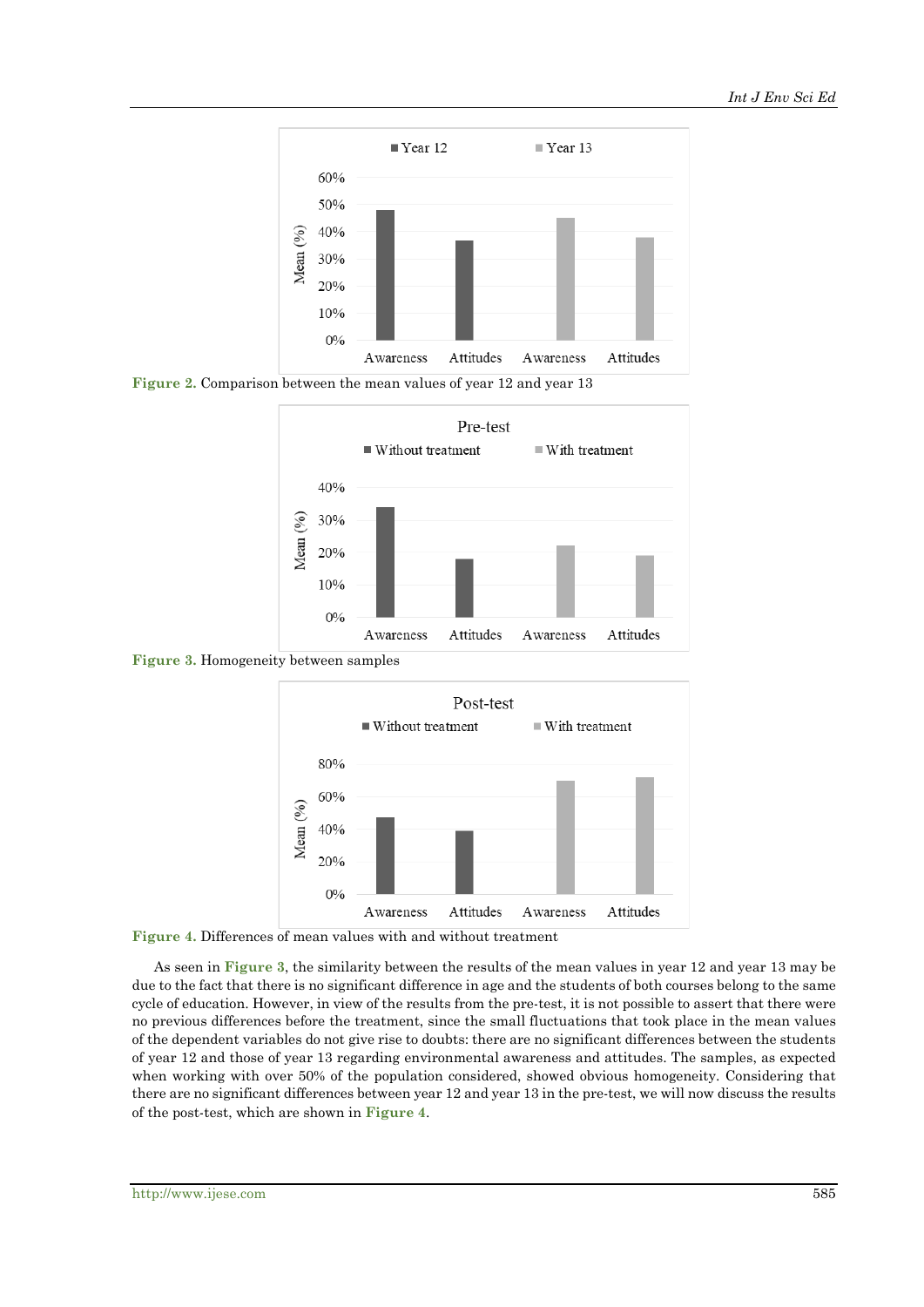Therefore, the differences are very significant depending on whether or not the student received the treatment. Furthermore, a remarkable fact that could be deduced from the results is that at the pre-test and for all the groups involved (both experimental and control), environmental attitude was clearly lower than awareness. Once the designed instrument was applied, in the experimental groups, a certain levelling of the variables took place. However, this levelling also occurred in the control groups, although awareness and attitude increased less after the master class compared to the use of the instrument. It seems that environmental attitude is more difficult to increase than awareness in the daily life of the students. In fact, a specific learning was required, either through the use of the technological tool or the master class, in order for environmental attitude to reach levels similar to those of awareness. With respect to other non-quantitative observations, there were a series of interesting remarks throughout the experiment.

The application of the instrument involves certain instrumental aspects to consider; for instance, it was observed that some students have clear problems to socialise with their classmates, although this is not a general case. Until future qualitative studies are performed in this sense, it could be said that the designed instrument helped them to bond with their classmates, since sometimes new technologies bring people together. In addition, the students generally showed great interest for the methodology used with the technological instrument.

Lastly, in view of the results of this experiment, the application of the technological-educational instrument was successful, although the validation was only performed in two courses and some high schools. Thereby, the instrument can be defended with the results obtained in the present study, where "there are indeed cases" in which the designed instrument improves both the environmental attitude and awareness of the students in year 12 and year 13, compared to other traditional educational methods.

#### **DISCUSSION AND CONCLUSIONS**

The conclusions derived from the previous data, and with regards to the objectives of study, reveal the following aspects:

- **G.O.** With respect to the specific objectives proposed, it is concluded that there are significant differences in both environmental awareness and attitude between the students that underwent the experiment with the instrument and those who did it without the instrument. Therefore, it is inferred that the technological instrument designed is effective, thus also meeting the main objective of the study.
- **S.O.1** The instrument is set as an effective method to improve environmental knowledge, which is evidenced by the improvement in the dependent variables established. Moreover, it can be more efficient than the traditional expository method, as it requires less time and sessions, as well as being appealing to the students. Thus, the main specific objective proposed is met.
- **S.O.2** The analysis of the results revealed an improvement in environmental attitude in those students that used the instrument, as well as an improvement in environmental awareness; therefore, it is concluded that there is no clear quantifiable correlation between the two variables from the statistical results. The students that received the treatment with the instrument seemed to be more aware, and according to the tutoring teachers, such students welcomed the sessions, which made these more favourable toward a better learning due to the technological nature of the application. In line with what is stated by Cabero (2016), the development of new ways of learning, in this case with the aid of a technological tool, is a clear advantage over traditional teaching methods.

Ultimately, we have developed an instrument that can breakdown the existing barriers and difficulties that refer to the acquisition of an environmental awareness, as well as the attitudes of  $1<sup>st</sup>$  and  $2<sup>nd</sup>$ Baccalaureate students, as this constitutes a need for the planning of a series of strategies that result in the students becoming aware of the importance of the environment. It should be mentioned that it is not only about the students becoming aware of the consequences of their actions, but also about this awareness driving them to become environmentally responsible, not only questioning what could be done for the environment, but also doing it. What is being mentioned here is the acquisition of an already cited component: the attitudes. Therefore, this study is driven into that direction, the shaping of attitudes and the acquisition of a type of awareness that is in agreement with environmental harmony (unselfish, integrating, proactive attitudes, etc.).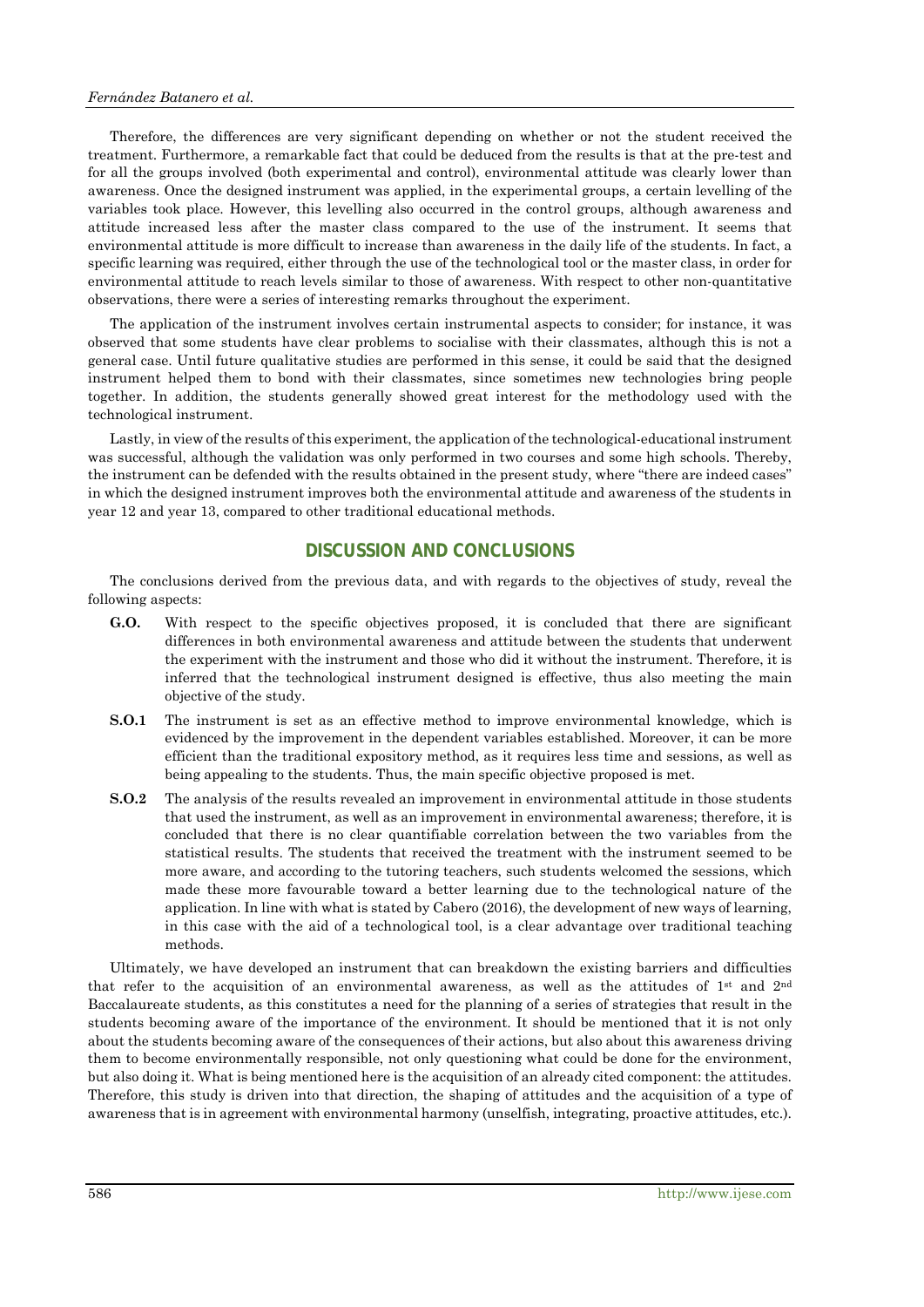According to Novo (2011), the concept of environmental education has remained tightly linked to the environment concept itself during its evolution, which at first was considered from its physical and biological aspects. Afterwards, the concerns were broadened to the urban environment created by man, and the relationships were consolidated in this socio-cultural evolution of the environment. This study will try to minimize the education problem of the students with respect to the environment, and educational technology material will be developed for this, as we should not forget that the ideas and educational principles in the context of environmental education will be transformed into goals and competences for students. In line with Domínguez and Blanco (2018), programs on this subject should be fostered, so that this type of design and application of materials are required in current teaching, for all ages, incorporating technology as a medium that favors learning.

### **ACKNOWLEDGEMENTS**

The authors belong to the Educational Research Group (HUM-390) of the University of Seville, and the present study is part of the continuous investigation carried out by this group; therefore, the study is funded by such group.

#### **Disclosure statement**

No potential conflict of interest was reported by the authors.

#### **Notes on contributors**

**José María Fernández Batanero** – University of Seville, Spain.

**Miguel María Reyes** – University of Seville, Spain.

**Rocío Piñero** – University of Seville, Spain.

### **REFERENCES**

Cabero, J. (2016). *Tendencias educativas para el siglo XXI.* Ediciones CEF.

- Cardona, J. R., Leite, E., & Sánchez, M. D. (2017). Efecto de la preocupación por el medioambiente en las actitudes de los residentes hacia el turismo y su desarrollo futuro. *UPGTO Management Review*, *2*(1). <https://doi.org/10.18583/umr.v2i1.51>
- Cheng, I. N. Y., & So, W. W. M. (2015). Teachers' environmental literacy and teaching stories of three Hong Kong primary school teachers. *International Research in Geographical and Environmental Education, 24*(1)[. https://doi.org/10.1080/10382046.2014.967111](https://doi.org/10.1080/10382046.2014.967111)
- Domínguez, E. & Blanco, E. M. (2018). 30 años de Evaluación de Impacto Ambiental. *Revista @.* Retrieved from [http://www.mapama.gob.es/ministerio/pags/Biblioteca/Revistas/pdf\\_AM%2FPDF\\_AM\\_Ambienta](http://www.mapama.gob.es/ministerio/pags/Biblioteca/Revistas/pdf_AM%2FPDF_AM_Ambienta_2018_123_4_6.pdf) [\\_2018\\_123\\_4\\_6.pdf](http://www.mapama.gob.es/ministerio/pags/Biblioteca/Revistas/pdf_AM%2FPDF_AM_Ambienta_2018_123_4_6.pdf)
- Fauville, G., Lantz-Andersson, A., & Säljö, R. (2014). ICT tools in environmental education: reviewing two newcomers to schools. *Environmental Education Research, 20*(2). [https://doi.org/10.1080/13504622.](https://doi.org/10.1080/13504622.2013.775220) [2013.775220](https://doi.org/10.1080/13504622.2013.775220)
- Franco, A. (2014). Un estudio exploratorio de una experiencia medioambiental: la escalera del instituto, un espacio para la educación ambiental. *Tecné, episteme y didaxis: revista de la Facultad de Ciencia y Tecnología*, *35*, 13–37. Retrieved from [http://www.scielo.org.co/scielo.php?script=sci\\_arttext&pid=](http://www.scielo.org.co/scielo.php?script=sci_arttext&pid=S0121-38142014000100002&lng=en&tlng=es) S0121-[38142014000100002&lng=en&tlng=es](http://www.scielo.org.co/scielo.php?script=sci_arttext&pid=S0121-38142014000100002&lng=en&tlng=es)

García, A. (2008). *Estadística Aplicada Con R*. Madrid: UNED.

- Genc, M. (2015). The project-based learning approach in environmental education. *International Research in Geographical and Environmental Education, 24,* 105–117. [https://doi.org/10.1080/10382046.2014.](https://doi.org/10.1080/10382046.2014.993169) [993169](https://doi.org/10.1080/10382046.2014.993169)
- Gomera, A., Villamandos, F., & Vaquero, M. (2012). Medición y categorización de la conciencia ambiental del alumnado universitario: contribución de la Universidad a su fortalecimiento. *Profesorado, revista de currículum y formación del profesorado, 16*(2)*,* 213–228. Retrieved from [http://www.ugr.es/~recfpro/rev162ART11.pdf](http://www.ugr.es/%7Erecfpro/rev162ART11.pdf)